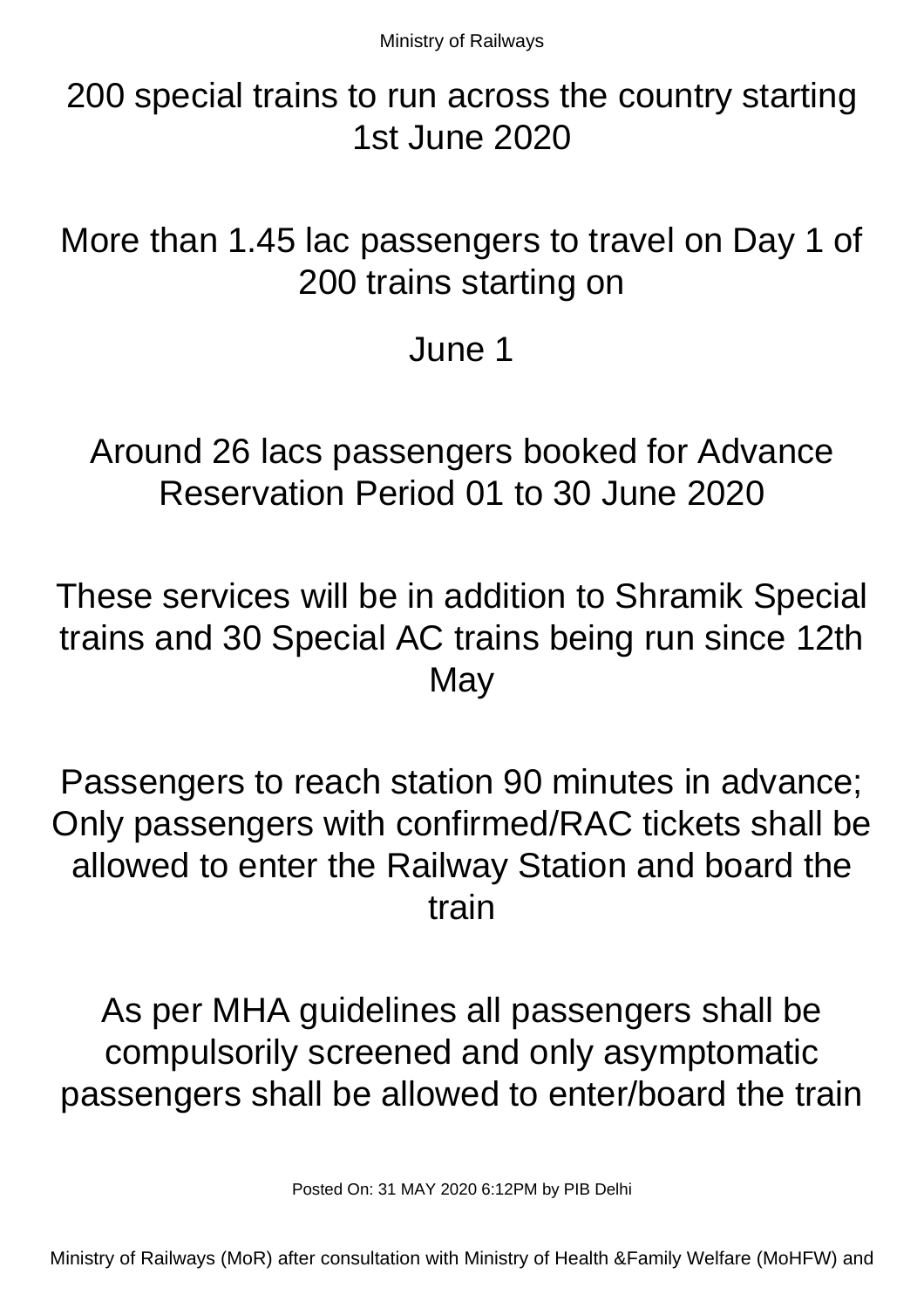Ministry of Home Affairs (MHA) has announced that train services on Indian Railways shall be further partially restored w.e.f. from 01st June 2020. More than 1.45 lac passengers will travel on Day 1 of 200 trains starting on June 1. Tomorrow (i.e. 01st June, 2020) Indian Railways will start operations of 200 passenger services as listed in the Annexure (Link provided below).

As an important step in graded restoration of passenger train services, Indian Railways will start tomorrow 200 trains in addition to the existing Shramik Special trains being to run w.e.f. 01st May and Special AC trains (30 trains) being run since 12th May 2020.

These trains are on the pattern of Regular Trains. These are fully reserved trains having both AC &Non AC classes. General (GS) coaches have reserved sitting accommodation. There will be no unreserved coach in the train. Normal class wise fare will be charged and for reserved GS coaches (General sitting), being reserved, second seating (2S) fare for reserved trains shall be charged and seat will be provided to all the passengers.

At 09.00 hours today, the total bookings of passengers was 25,82,671. Booking of tickets for these trains is being done online through IRCTC website or Mobile App. Indian Railways has also allowed booking of reservation tickets through the reservation counters, Common Service Centers(CSCs) and Ticketing agents w.e.f. 22nd May 2020.

As previously informed, Indian Railways has modified instructions for 30 special Rajdhani type trains started w.e.f. 12.05.2020 and 200 Special Mail Express to be introduced w.e.f. 01.06.2020 (total 230 trains). It has been decided to increase the advance reservation period (ARP) of all 230 Specials from 30 days to 120 days. Booking of Parcel and luggage shall be permitted in all these 230 trains. The above changes have been implemented with effect from 08:00 hrs of train booking date of 31st May 2020 onwards. Other terms e.g., Current booking, Tatkal quota allocation of seats to road side stations etc are to be same as in regular time tabled trains. Booking of Tatkal ticket can be done from 29th June 2020 for journey date 30 June 2020 and onwards. These instructions can also be viewed on the website of Indian Railways www.indianrailways.gov.in under the head commercial circulars in Traffic Commercial Directorate.

Charting &Boarding of Trains:

- i. RAC and Wait list will be generated as per extant rules.
- ii. No unreserved (UTS) tickets will be issued and no tickets will be issued onboard to any passenger during the journey.
- iii. ALLOWED- Along with Fully confirmed and RAC passengers, partially Waitlisted Ticket holders (if in single PNR there are confirmed &WL passengers both) also allowed.
- iv. NOT ALLOWED Waitlisted passengers.
- v. Booking of Tatkal ticket can be done from 29th June 2020 for journey date 30 June 2020 and onwards.
- vi. First chart shall be prepared at least 4 hours before scheduled departure and second chart shall be prepared at least 2 hours (unlike present practice of 30 minutes) before scheduled departure.
- vii. All passengers shall be compulsorily screened and only asymptomatic passengers are allowed to enter /board the train.

viii. Passengers travelling by these special services will observe the following precautions :

- 1. All passengers must wear face covers/masks at the entry and during travel.
- 2. The passengers shall reach the station 90 minutes in advance to facilitate thermal screening at the station. Only passengers who are found asymptomatic will be permitted to travel.
- 3. Passengers shall observe social distancing.
- 4. On arrival at their destination, the travelling passengers will have to adhere to such health